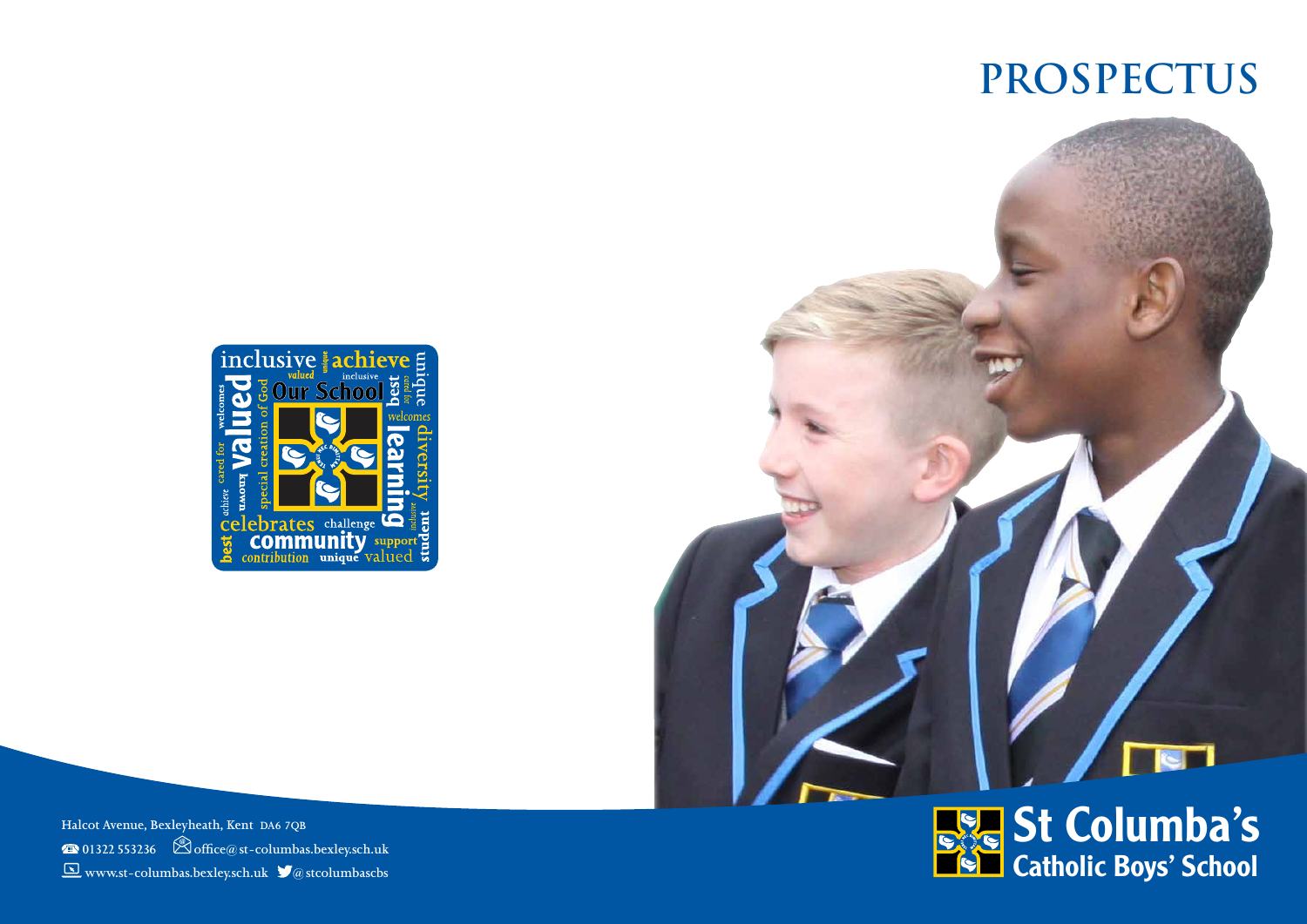## A warm welcome to a Christian community where everyone has the right to be happy, safe and achieve...



## **inspiring a lifetime of achievement**

### *Dear prospective parents and students*

We believe St Columba's is not just a popular, high-achieving school, it is a family. Our Vision Statement says *'Our school is an inclusive place of learning that celebrates and welcomes diversity. Every member of our community is a unique and special creation of God and is known, cared for and valued for the contribution they make. Every student is challenged and supported to achieve his best.'* These words underpin everything we do and a 'Wordle' based on our vision can be found throughout the school. We are a Catholic school and our faith informs everything we do. However, you do not need to be a Catholic for your son to join our community and benefit from our approach.

We translate our motto *Tenui Nec Dimittam* to mean *Have Faith*. We have faith in God who loves and supports us. But we also have faith in our boys that they can do wonderful things. We are very experienced in getting the absolute best out of our boys. Our dedicated staff work tirelessly to offer personalised learning, diverse extra-curricular opportunities and celebrate even the tiniest target achieved. By setting the highest learning and behaviour expectations, our boys accomplish remarkable feats.

Within our secure and extensive grounds equipped with 21st century facilities, students have the space to learn and grow. As Ofsted said in their 2014 report, our boys *'take great pride in their*  school. They behave *exceptionally well and have very positive attitudes to their* learning.' Alongside our strong academic tradition blending care with discipline, St Columba's is a close multicultural community - a family - who look out for each other and the world around them.

Through an enriched education, where compassion, forgiveness and courtesy are valued alongside academic success, boys leave St Columba's as confident young men, prepared for the future. A vision I know you share for your son too. Since this prospectus gives just a flavour of school life, I warmly invite you to visit our popular school to meet its worthy ambassadors - our boys.

*Nigel Fisher Head Teacher*





### **Thomas - Year 7**

I was nervous on my first day at St Columba's but everyone welcomed me straight away. I thought I would get lost but Year 11 students showed me around. Every student and teacher is treated like part of the St Columba's family.

All my teachers are kind and helpful so I have never felt afraid to ask for help. St Columba's has boosted my confidence and I feel proud to be here and feel that I will be successful here.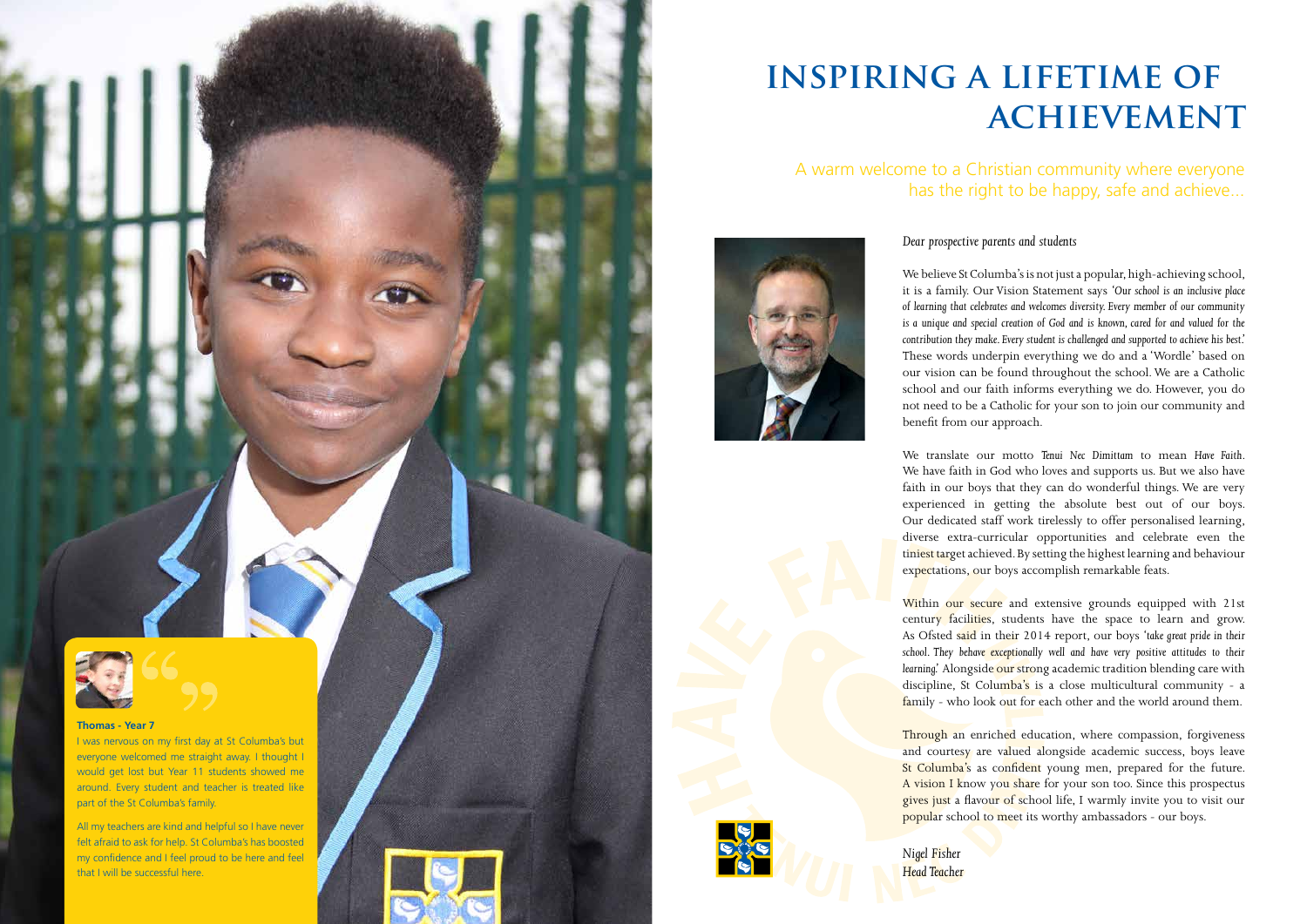Why do we have consistently high attendance? Simple. Boys love learning here. In their report, Ofsted said *'Attendance is very high because boys enjoy being at school. They value the support they are given which helps them to achieve well'*. With specialist understanding of how boys learn best, our experienced teaching team nurture every boy's strengths whilst supporting personal targets. Getting to know each boy as an individual means we adapt lessons to suit their needs. No matter what their skills or ability, we cherish our boys' differences so they feel empowered to achieve anything.



It starts with sparking their imagination, opening new doors of opportunity. At St Columba's, lessons are dynamically brought to life using a range of teaching styles, innovative technologies and impressive facilities.



## **motivating boys TO LEARN**

Touchscreen TVs or interactive smart boards in every classroom engage boys in hands-on learning, whilst subject ICT suites offer boys the chance to independently extend their studies. To stretch learning at home and help you, as parents, stay up-to-speed with the latest information, everyone has access to on-line learning via the school website.

Whether active learning in the classroom or releasing their natural energies across our extensive playing fields, we inspire every boy to shine. As you would expect, sport is a muchloved feature of school life here, especially our renowned basketball and football teams. With diverse sports on offer, boys learn teamwork, as well as leadership skills and crucially, celebrate each other's success together. As a small close-knit community, St Columba's is the perfect environment for your son to thrive.





As experts in boys' education, we use active learning and inspiring teaching to engage every student.

### **Philip**

In the years my son has been in the school I have seen it work assiduously in the areas of high quality leadership, high expectations of students and staff, constant screening of progress as well as a concern for the safety and security of the boys. Jermaine feels valued, loved, disciplined and challenged.

We want to congratulate the staff and students of St Columba's for the great work being done as well as Jermaine for making us proud.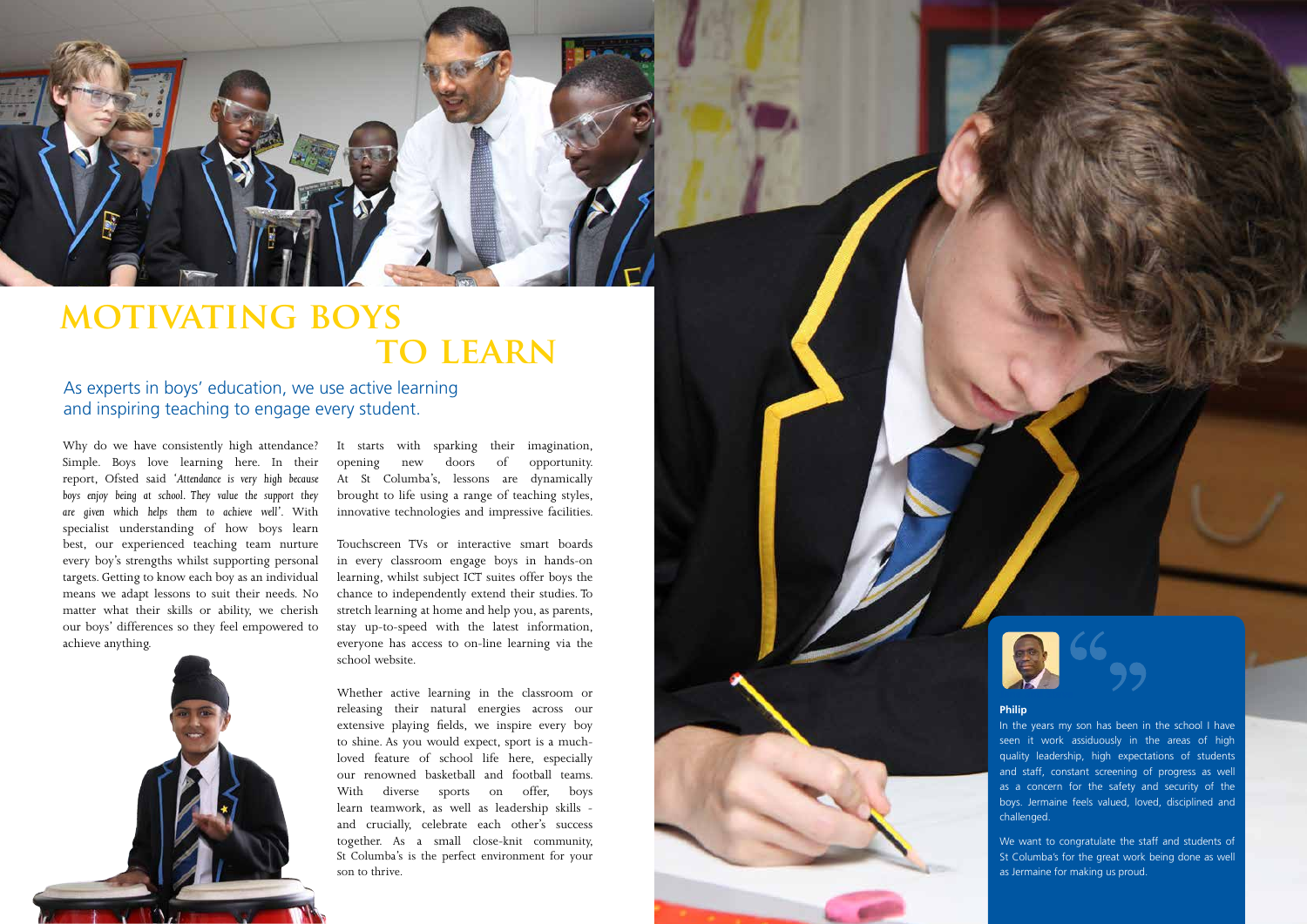Through an enriched curriculum, boys discover a world of opportunity full of challenge and achievement.

## **pathway TO success**

All you want for your son is the very best start in life, so he can make his mark on the world, live his dreams and be happy. We don't just share your hopes, we guide boys through a broad, well-balanced education designed to help every child achieve. Whilst nurturing individual talent, staff constantly track and measure progress, as well as stretch all abilities. To this end, both homework and personal targets are regularly set, with built-in support when needed.

Every boy's progress is celebrated here - not just the more academically able. Through a challenging curriculum, we stretch minds, imaginations and horizons.

Boys relish the chance to connect with the world beyond, to think outside of the box. So we organise stimulating talks and visits to widen their outlook, or themed activities across the curriculum such as Rugby Week during the Six Nations Championship. Rewarding boys for Olympian values of courage, determination and inspiration, gives them a real sense of belonging and pride.





Education at St Columba's is not solely shaped by academic success. What makes learning extra special here is our popular range of extracurricular activities which inspires boys to get sporty or creative. As well as traditional favourites - basketball, football, rugby and athletics - exciting opportunities await for boys to further showcase their diverse talents. From rowing, trampolining and table tennis, to Master Chef, chess and art, there's something for every boy here to join in and have fun.





### **Jane and Steve**

We are so pleased that our son Joseph goes to St Columba's. After viewing the school we all had a good, positive feeling. We were also impressed with how quickly he settled in and made new friends.

He enjoys the variety of lessons and the whole atmosphere of secondary school and we are very grateful to the dedication of the staff, teachers and older students who have helped make the transition from primary to secondary school so smooth for us. We are lucky to have such a lovely Catholic school in the area.

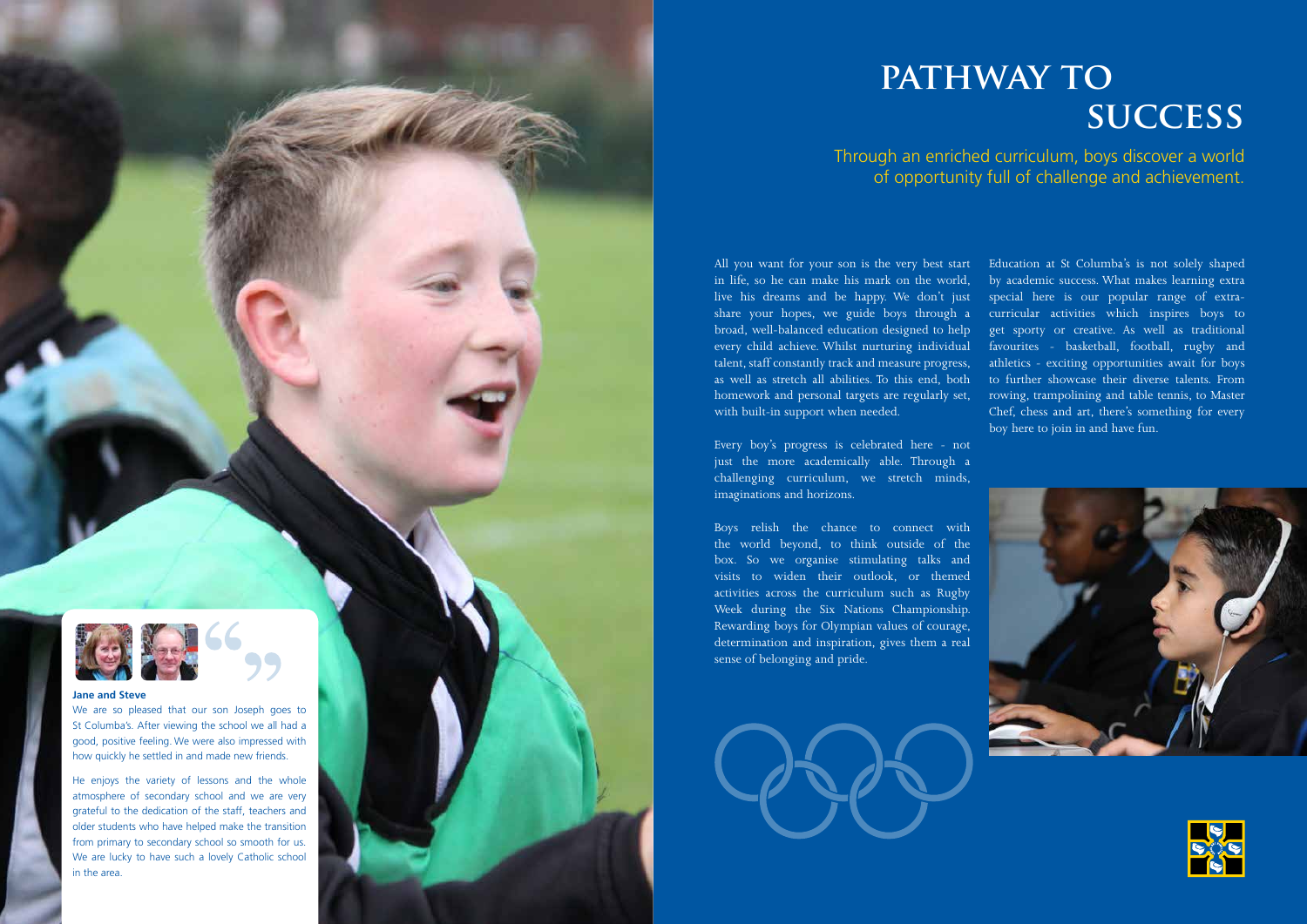Moving from primary to secondary can feel daunting sometimes. Not at St Columba's. Taster days give you the chance to experience our wonderful school for yourself. And when boys first arrive, we help them settle into their new environment. With a separate playground and mentors offering advice with a smile, we do everything to help your son find his feet. Along with a supportive pastoral network of tutors and Heads of Year, we are also blessed with a popular onsite Chaplain always ready to listen.

Developing your son's initiative, integrity and community spirit plays a central part in their education at St Columba's. For example, students are entrusted to share responsibility in peer leadership roles. When elected to the prestigious Student Council, boys represent their peers with pride. The student voice really counts, which is why we believe in our students to make thoughtful decisions for the good of the school. Elected student mentors even help younger boys at homework club, or in our fantastic learning support unit.

We have a Resourced Provision called the St Ambrose Suite (or SAS) where the Local Authority entrust us with boys who have more profound special needs. The SAS is an integral part of school life and the boys are completely accepted by the whole community.

Giving something back, kindness and helping each other: these values define us. Teaching boys to show compassion for global humanity is one of our finest strengths. In raising thousands of pounds every year, our boys proudly make a difference to people in need. Your son can play his part too. Through supporting the annual Lenten appeal, CAFOD, the Balamorie charity and our local Bexley & Greenwich Community Hospice, boys here learn one of life's greatest skills: how to be selfless citizens with empathy for others.





Whether entrusting students with responsibility or welcoming them into our family, we help every boy stand tall in their school, local and global community.

## **caring community & responsibility**

### **Nikki and Surrinder**

Coming from a different background and faith we were concerned how our son would fit in. To our delight, Tarundeep has blossomed both academically and socially. St Columba's has given him the best start to secondary school life and has put our minds at peace knowing our son is well looked after and encouraged do well in all subjects - as well as having fun.

The staff have high expectations of Tarundeep and take a keen interest in developing him into a good student and a sensible young man. We are very happy and would recommend the school to other parents looking for a school that takes their child's learning and whole development seriously.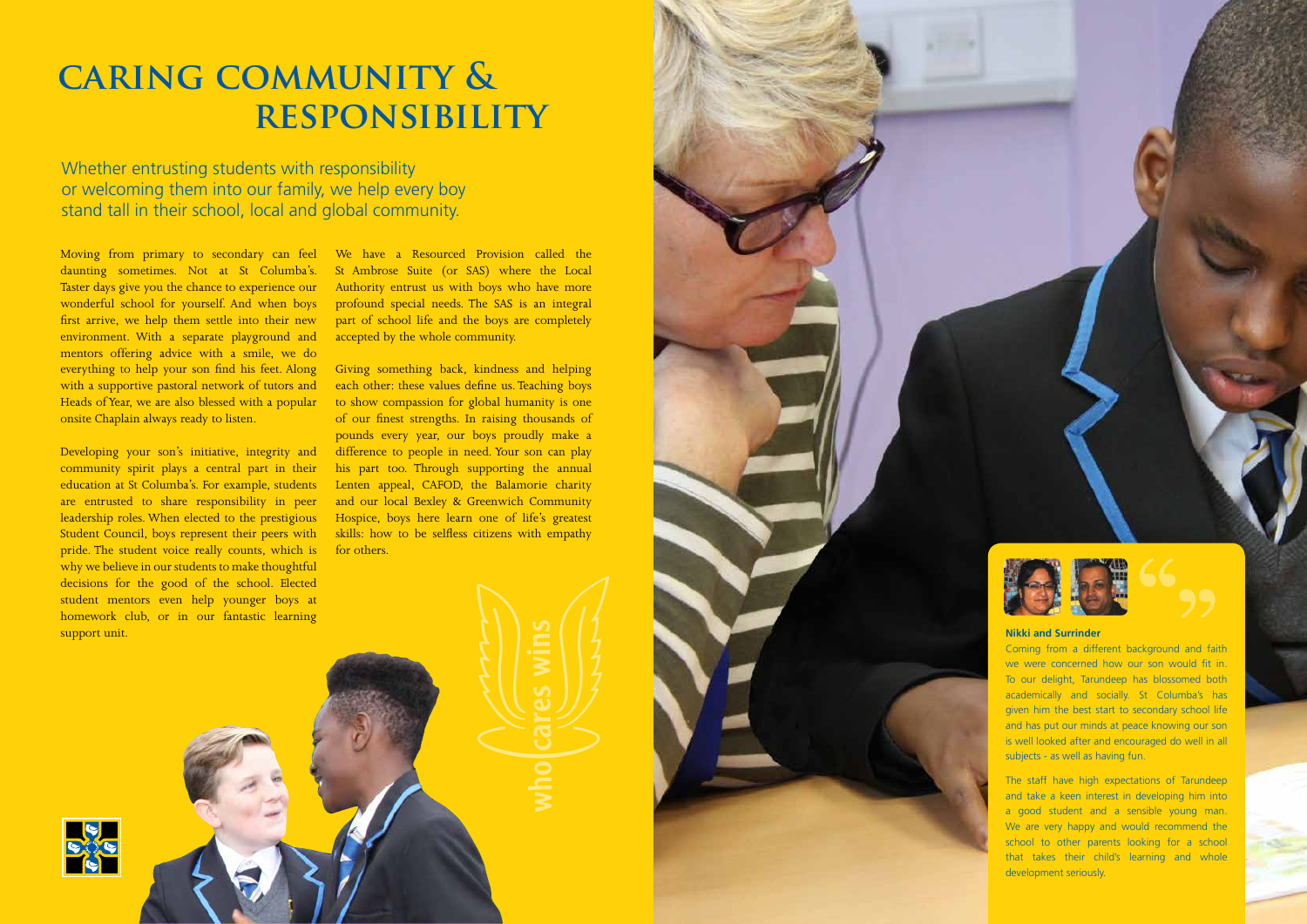## POSITIVE PARTNERSHIPS  **working together**

Through teamwork, communication and educational partnerships, we support our children on their journey.

Working together makes such a difference, especially to our boys. Inspiring them to rise to any challenge means we must show them how much their progress matters. Boys develop personal study skills through weekly homework, recorded in student planners. And if your own English and Maths skills are rusty, we host a popular literacy and numeracy evening - full of fun - early in Year 7 to share homework help tips.

Parents are a key part of the St Columba's community. Contacting subject teachers or senior staff is easy via email. Clear, frequent communication between school and home helps you as a family best support your son, and allows staff to proactively handle any concern. One reason boys exceed expectations here, is due to our family-friendly community where we get to know your son as a person in his own right. Nurturing his sense of well-being is a task we will gladly share with you.

> We would highly recommend the school to any parent looking for a place where their son will thrive and turn in to a well-educated, well-mannered young man, truly happy and confident in his ability to achieve his personal life goals.



Every stage of your son's educational journey is supported whether through close links with feeder schools or further education colleges. Indeed, as part of the Corpus Christi Partnership, your son is entitled to continue post-16 studies at Christ the King: St Mary's - a first class sixth form college. Although we don't have a sixth form here, we treat Christ the King: St Mary's as our 'off-site sixth form'. Seeing boys flourish and move onto future success is always a proud moment.











### **Pauline**

Choosing St Columba's for Nick has to be one of the best decisions we as his parents have made. He has thrived academically, morally and socially. We never anticipated Nick's enthusiasm for learning in secondary school. Nor did we hope he would be as happy and nurtured.

The constant feedback from the school on his progress and the acknowledgement of his efforts and good behaviour is so refreshing and rewarding. We are so grateful for the opportunities our son is being given, in such a safe, positive and wellstructured school environment.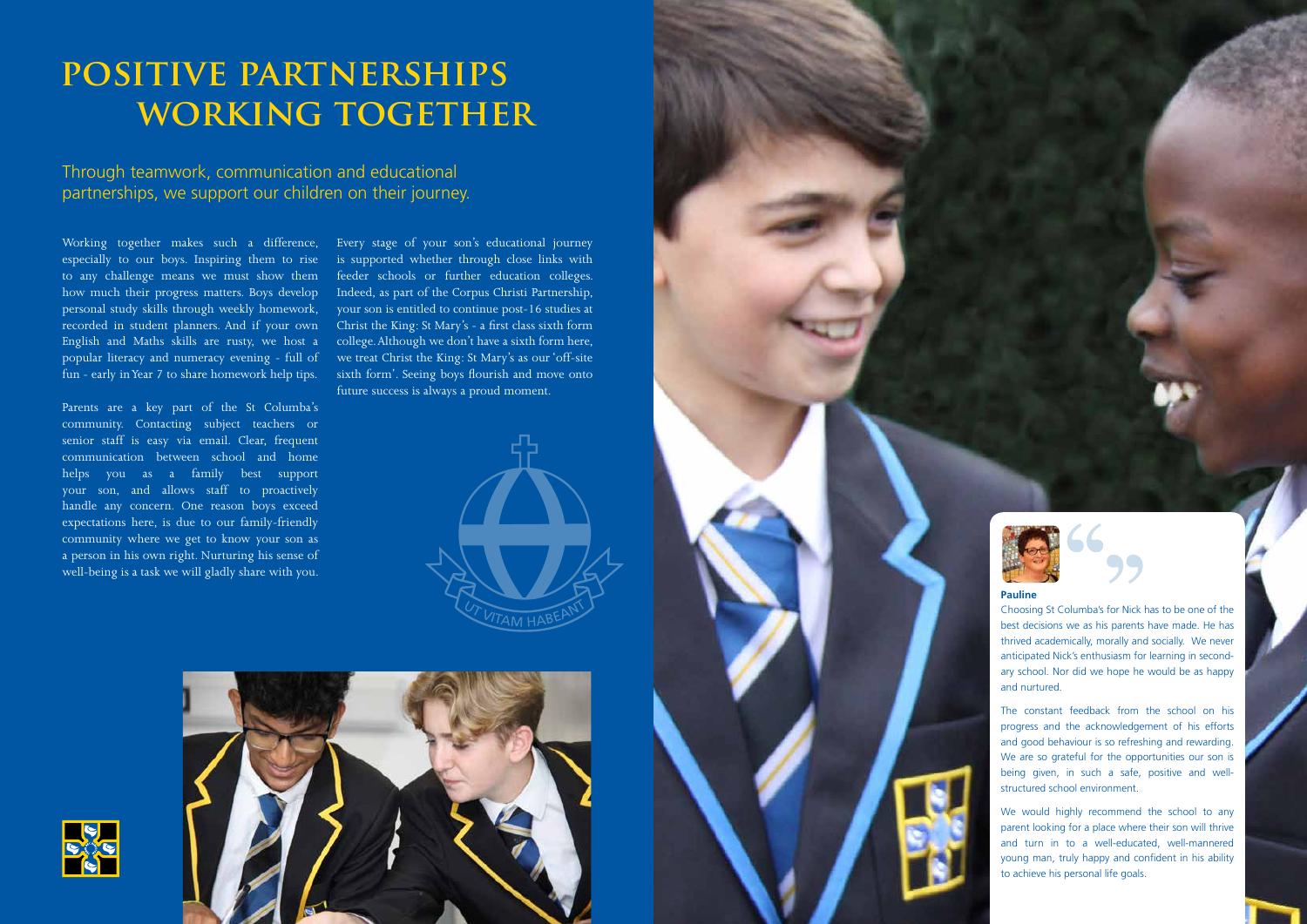## **opportunity beyond the classroom**

Superb onsite facilities include a huge multipurpose sports hall, fitness suite with rowing machines and vast playing fields featuring football, athletics and training pitches. Whether your son is a table tennis enthusiast, or aspires to be the next David Beckham, opportunity abounds at St Columba's. Our basketball and football teams enjoy considerable success at local, regional and national level. Since 2013, our boys have appeared in twenty three finals for six different sports.

Beyond the classroom door, boys unlock another world of excitement: sport. Every boy is encouraged to get involved in physical activity whether as part of a team or developing individual talent. Healthy bodies create strong minds and positive attitudes. So a crucial aspect of sport here is teaching boys teamwork, a healthy sense of competitive and enjoyment in fitness. As a result, sports provision is one our most impressive strengths, filling boys with immense pride. Of course, it's not just about winning or being the absolute best. Boys enjoy letting off steam positively, supporting each other and simply having fun. Interhouse competitions are hugely popular events during the school year, culminating in a celebration of achievement at our annual sports day. Even tug-of-war and chess stars join in. For those studying sport academically, consistently high results reflect the commitment of both boys

For a small secondary school, we have earned a worthy reputation - with some boys going on to pursue professional sports careers; in 2015 we had two boys awarded contracts with professional football clubs.

and staff. Ultimately, sharing success is what our school is all about.





## A rich programme of sporting opportunity opens doors to individual and team success, fantastic fun and new friends.